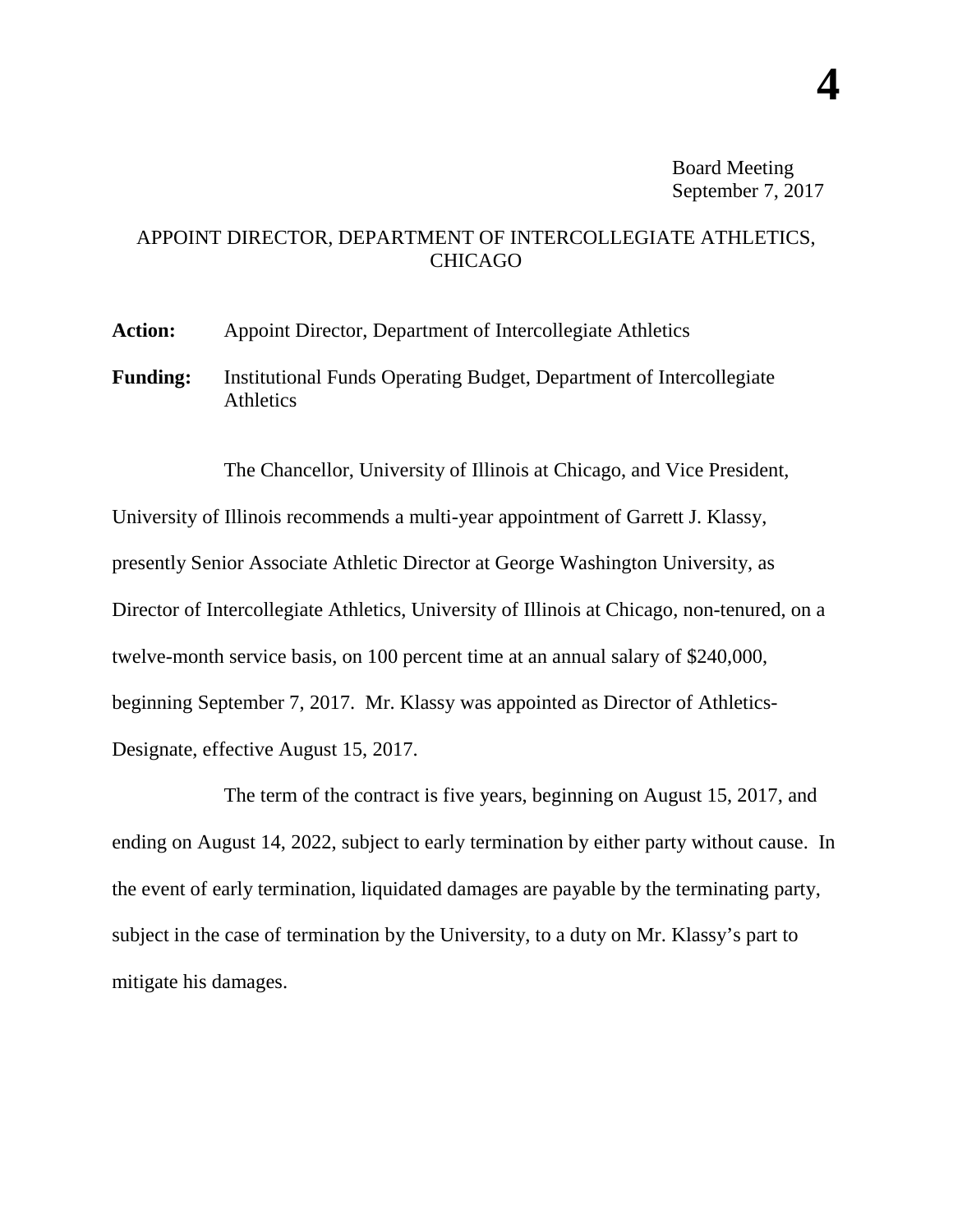This appointment follows a national search. This recommendation is made with the advice of a search committee<sup>[1](#page-1-0)</sup>, supported by the executive search firm Parker Executive Search and University personnel.

Mr. Klassy will be eligible to receive supplemental compensation up to fifty percent of base salary annually for achieving specific academic, athletic, and fundraising performance goals as determined in advance by the Chancellor. He will be eligible for full standard benefits on the same terms as provided by the University to all academic professional employees, with contributions and benefit amounts based upon the base salary where relevant. Additional compensation will be paid from revenue generated from external sources. Mr. Klassy's base salary will be funded by the Institutional Funds Operating Budget of the Department of Intercollegiate Athletics.

Mr. Klassy will succeed James W. Schmidt, who retired on July 31, 2017, after 36 years of dedicated service to the University.

The Board action recommended in this item complies in all material respects with applicable State and Federal laws, University of Illinois *Statutes, the General Rules Concerning University Organization and Procedure,* and the Board of Trustees policies and directives.

The President of the University concurs with this recommendation.

-

2

<span id="page-1-0"></span><sup>1</sup> Jason Rex Tolliver, *Chair*, Vice Chancellor for Student Affairs, Office of the Vice Chancellor for Student Affairs; Lynn Marie Curylo, Head Coach for Softball, UIC Department of Athletics; Casey Harris, student athlete (volleyball); Tonya Mae McGowan, Senior Associate Athletics Director, UIC Department of Athletics; William Merchantz, Alumnus and Life Director, University of Illinois Foundation; Sean Russell Phillips, Head Varsity Coach for Men's Soccer, UIC Department of Athletics; Dennis J. Wills, Alumni Relations Director, UIC Department of Athletics; and Johner Wilson, alumnus and former member of Men's Basketball Team.